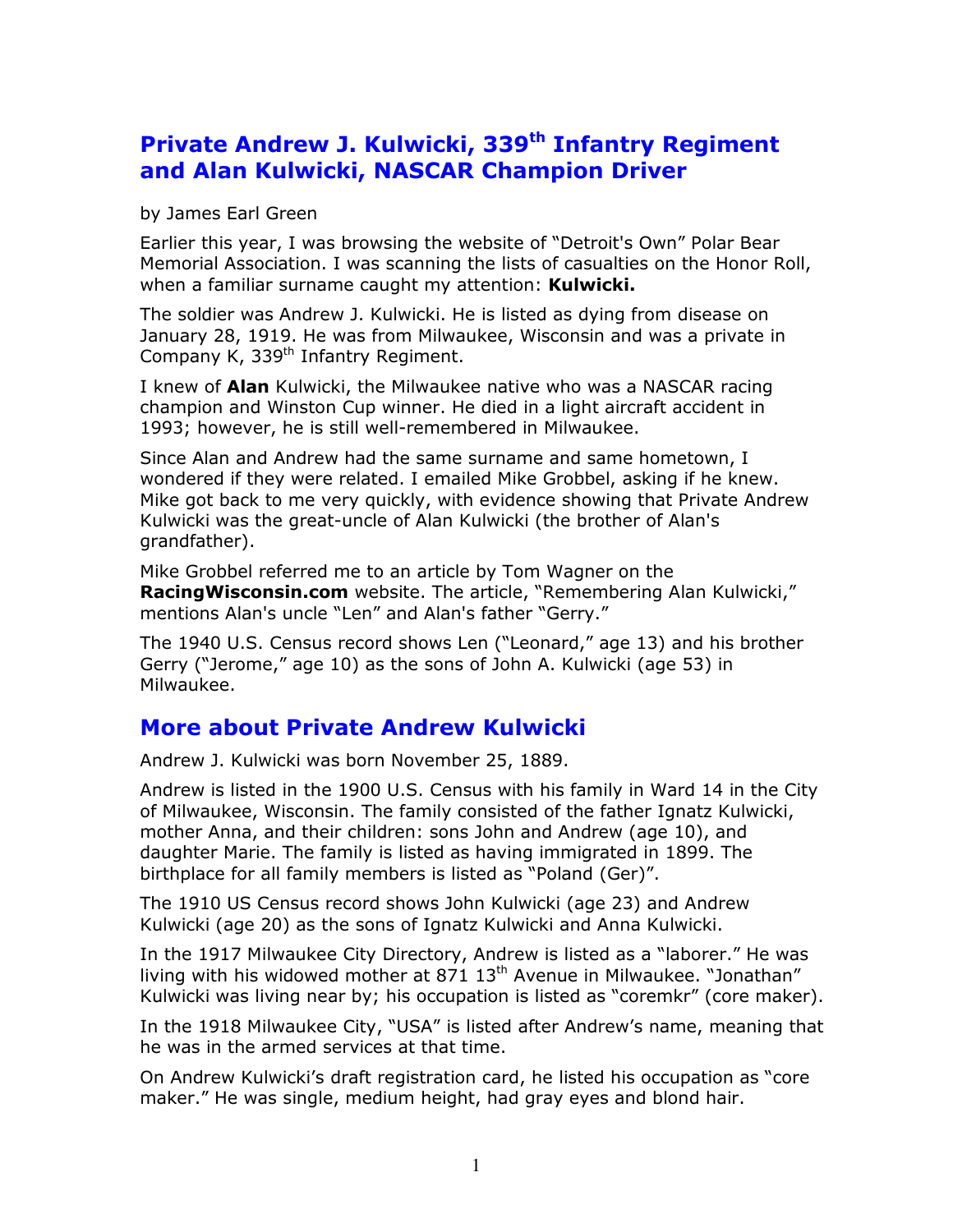Records in his burial file (from the National Archives) show that he died of pneumonia on January 28, 1919 at the base hospital in Archangel, Russia. He was buried in the Allied cemetery in Archangel on February 4, 1919.

Private Kulwicki's body was exhumed from the cemetery in Archangel on September 24, 1919. His body was returned to the US for burial.

His body arrived in Milwaukee on Monday November 17 and was received by John Martin of the Knights of Columbus (a Catholic fraternal organization). Burial was the next day at St. Adalbert's Cemetery in Milwaukee.



Andrew Kulwicki, 871 Thirteenth Avenue, Private, Infantry, 85th Division, died in Russia.

Photograph from South Side's Part (Milwaukee) in the World War compiled by the Wisconsin News. (Milwaukee, WI: The Wisconsin News, no date, no page numbers.) The moiré pattern (vertical lines) is caused by scanning a photo that was printed from a half-tone screen.

But the Friday, November 21, 1919 issue of the Wisconsin News (a William Randolph Hearst newspaper that was published in Milwaukee) has a page 1 story with a photograph of Private Kulwicki. The banner headline reads: **EXHUME YANK HERE IN BURIAL MIXUP.** The article begins:

The body supposed to [be] that of Private Andrew J. Kulwicka [sic], Milwaukee's own solder hero, who died with the United States forces in Siberia, will be disinterred Saturday to determine whether or not it really is he.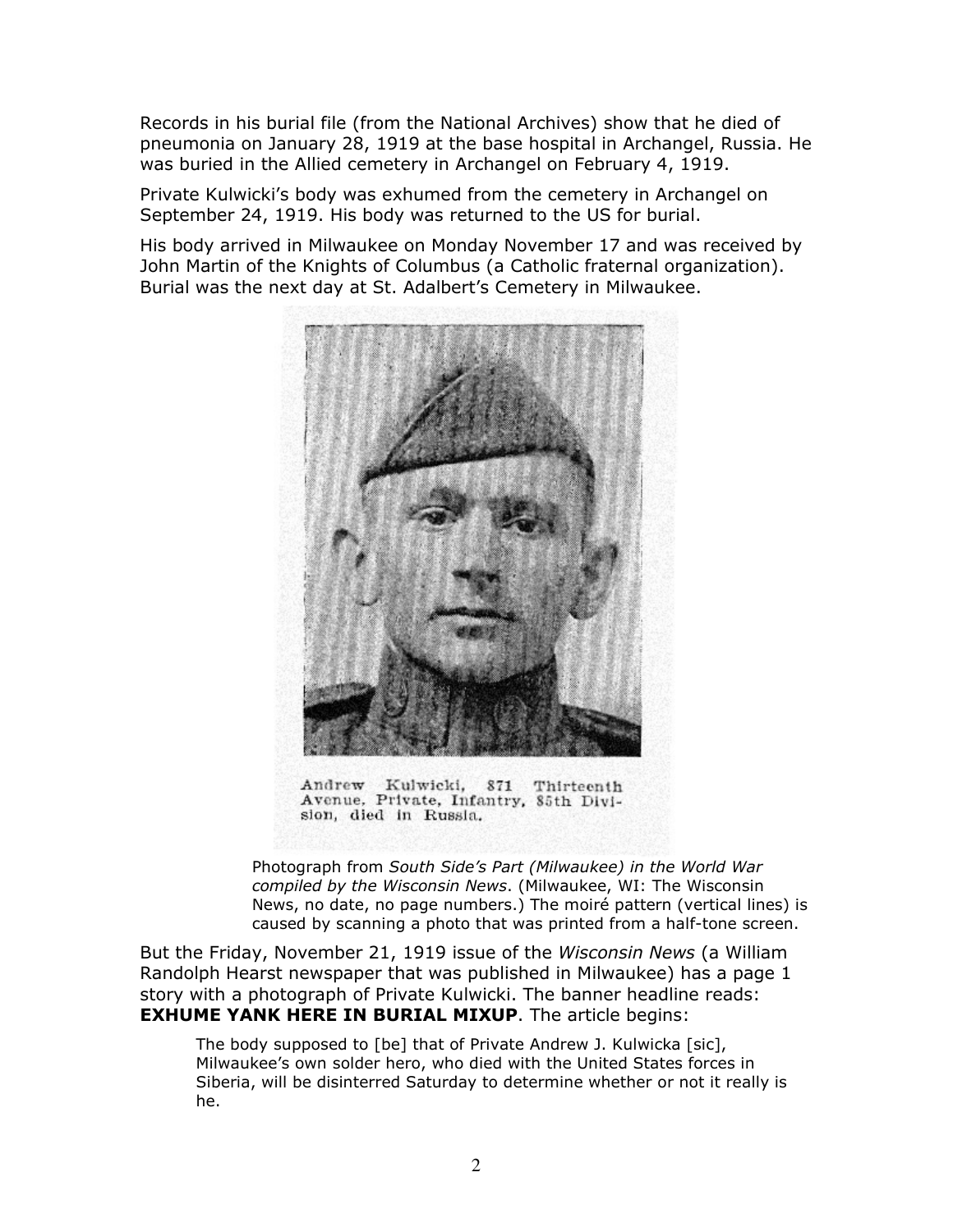In a litlte [sic] home at 871 Thirteenth av. a gray-haired mother whose soldier son was killed in Russia is sick with anxiety, wondering whether the body for which funeral services were held on Tuesday was really that of her son or of some other soldier.

She is Mrs. Anna Kulwicka [sic], whose soldier son, Private Andrew J. Kulwicka, died in the wilds of Siberia, where he was sent with other American boys to fight the Bolsheviki. Stricken with disease, the boy died in a base hospital.

This photograph of Private Kulwicki appeared with the article:



The article states that the mother became concerned because of two recent mix-ups in burials – in Racine, Wisconsin and Grand Rapids, Michigan. In both cases, the soldier's body that was returned in the casket was not the soldier that the burial was supposed to be for.

The next day (Saturday, November 22, 1919) the Wisconsin News had another page 1 article, MOTHER TO VIEW SOLDIER'S BODY TODAY. The article states that Private Kulwicki's body was to be exhumed that day, and the mother allowed to make positive identification.